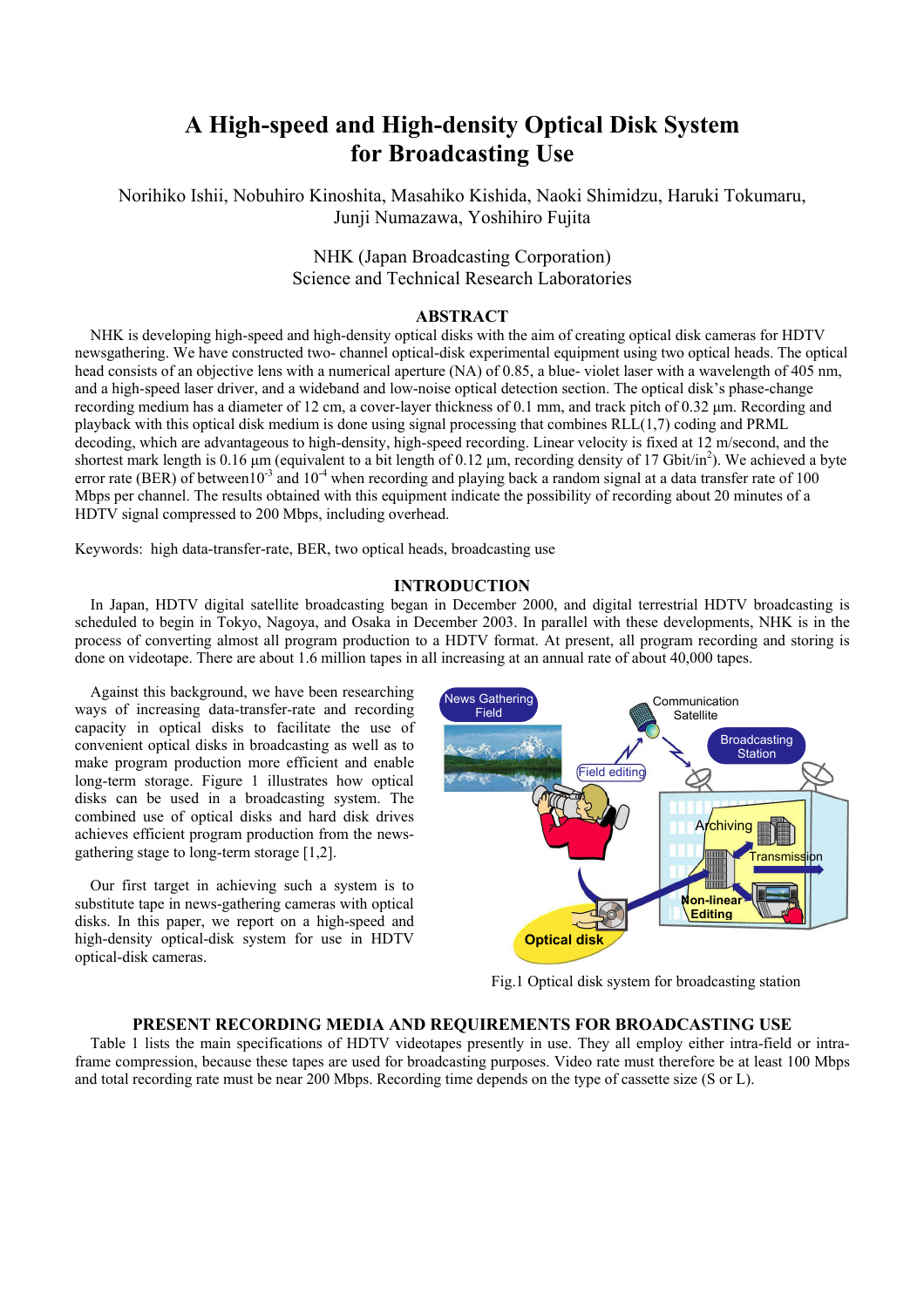| Table 1: Specifications of digital recording media for HDTV use |       |                                    |                                          |                                |
|-----------------------------------------------------------------|-------|------------------------------------|------------------------------------------|--------------------------------|
| Format                                                          | $D-6$ | HDD <sub>5</sub>                   | <b>HDCAM</b>                             | <b>DVCPRO HD</b><br>EX         |
| Video rate<br>(Mbps)                                            | 958.5 | 235.0                              | 140.0                                    | 100.0                          |
| Compression<br>method                                           |       | Intra-field<br>DCT.<br>compression | Intra-field<br><b>DCT</b><br>compression | Intra-flame DCT<br>compression |
| Total rate<br>(Mbps)                                            | 1212  | 301.0                              | 185.0                                    | 167.4                          |
| Recording time<br>L cassette (min)                              | 64    | 124                                | 124                                      | 124(XL)                        |
| Recording time<br>S cassette (min)                              | 8     | 23                                 | 40                                       |                                |

At NHK, we mainly use HDD5 in the studio and HD-CAM in news-gathering camcorders. Programs produced in the studio must be taped and their final versions recorded, and this requires a recording time of about two hours. In contrast, camcorders used for news-gathering purposes change recording cassettes every scene, which calls for a recording time of at least 20 minutes including credits. The video quality of recording media for broadcasting use must be equivalent to that of news-gathering camcorders presently in use.

Recording media for broadcasting use must also feature high reliability (no video recording errors) and, news-gathering cameras must be low power consumption.

# **TARGET PERFORMANCE OF HDTV OPTICAL DISK CAMERAS**

To summarize our requirements based on the above discussion, video quality must be good enough to cover all newsgathering camcorders presently in use and recording time must be at least 20 minutes. We therefore established a total rate of 200 Mbps, a recording time of 20 minutes, and a disk capacity (one side) of 23 GB as our design targets.

However, achieving a data transfer rate of 200 Mbps by one channel (one head) presents problems in terms of disk rotation speed, laser-driver response time, power consumption, and noise caused by motor rotation. We therefore opted for a two-channel system that divides this 200 Mbps rate between two channels resulting in a manageable data transfer rate of 100 Mbps per channel.

#### **EXPERIMENTAL DISK EQUIPMENT**

To examine the feasibility of the above targets, we constructed 2-head experimental equipment. In this equipment, the two heads are placed 180° apart from each other and controlled independently. Each of these heads uses a 405-nm blue-violet laser and an objective lens with a 0.85 numerical aperture (NA). To give these heads high-speed and high-capacity capabilities, we produced the equipment with a highrpm air-spindle motor, a wide-band, low-noise

| Table 2: Specifications of experimental equipment |       |  |  |
|---------------------------------------------------|-------|--|--|
| Laser wavelength (nm)                             | 405   |  |  |
| NA of objective lens                              | 0.85  |  |  |
| RIM intensity of laser beam                       | 0.73  |  |  |
| Bandwidth of amplifier (MHz)                      | 80    |  |  |
| Rising time of laser diode (ns)                   | 0.8   |  |  |
| Maximum revolution of spindle (rpm)               | 12000 |  |  |

amplifier, and a high-speed laser driver, and improved the RIM intensity of the beam profile. Table 2 summarizes these equipment features.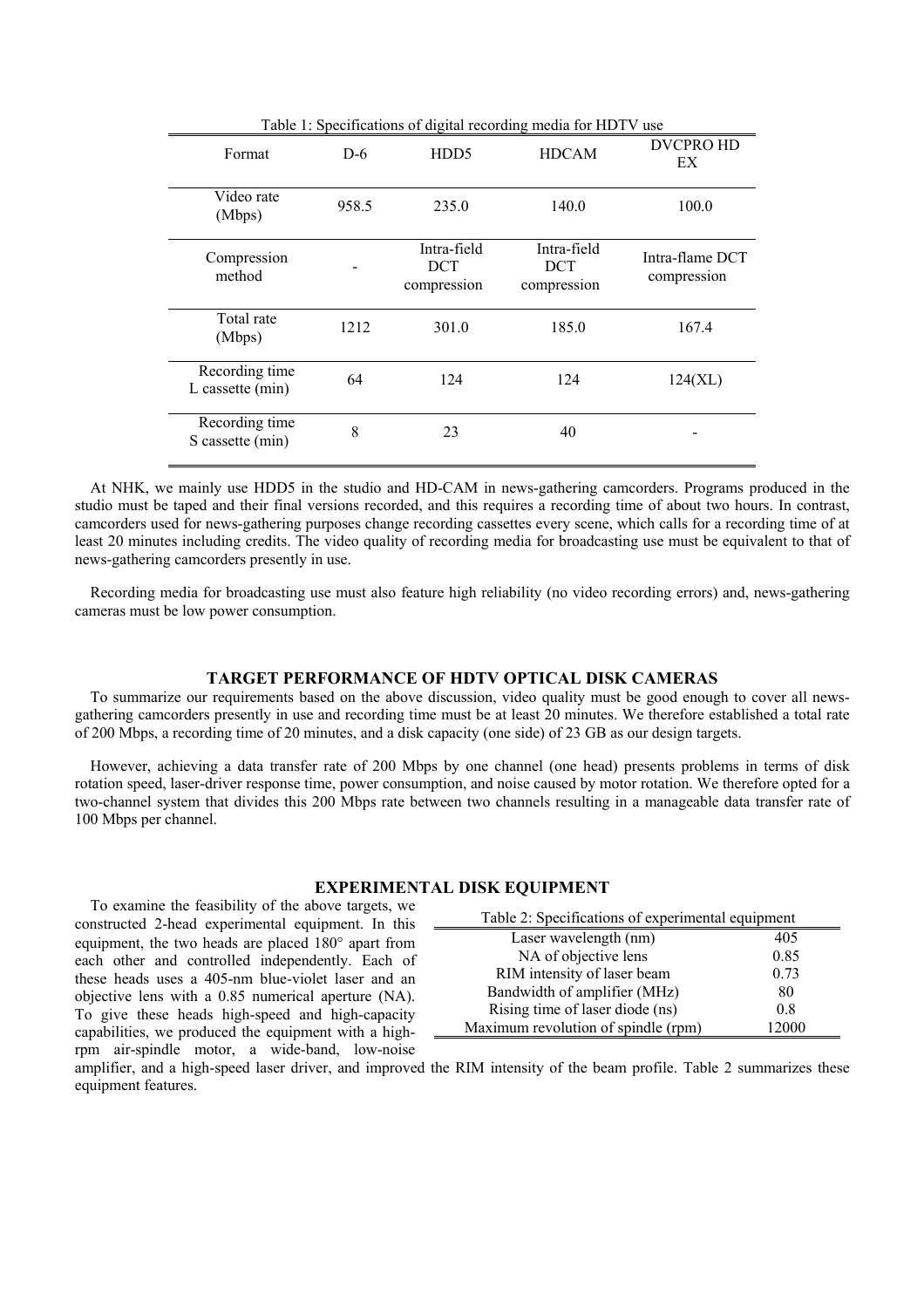With this experimental equipment, we were able to evaluate medium by measuring jitter, and transmission characteristics, and we could measure error rate as well. The equipment was constructed taking the following measurements and simulations into account.

#### **OPTICAL DISK MEDIUM**

Table 3 lists the specifications of the recording medium used in this equipment. In fabricating a high-speed phasechange recording medium, it is important to control the crystallization speed and jitter of the phase-change recording material as well as the number of overwrites allowed. Therefore, to understand the behavior of phasechange recording material during high-speed recording, we measured jitter and performed a mark profile simulation.

#### **JITTER MEASUREMENT**

Simple repeating patterns were recorded and their jitter was measured. Figure 2 shows the readout signal when recording and playing back a 3T pattern using an N-1 type write strategy. Measurements revealed a jitter of 8.2% at the leading edge and 7.9% at the trailing edge indicating that jitter was larger at the leading edge. Similar behavior was observed when conducting the same kind of experiment for patterns in the range from 4T to 8T, but for the 2T pattern, opposite behavior was observed, i.e., trailing-edge jitter was larger than leading-edge jitter. These results also held true when reversing the direction of rotation or varying tilt, and we next performed a mark profile simulation taking medium characteristics into account.

#### **MARK PROFILE SIMULATION**

Table 3 Specifications of optical disk medium Diameter 120 mm Substrate thickness 1.1 mm Cover film thickness 0.1 mm Track pitch 0.32  $\mu$ m Material of recording film Eutectic phase change material



Fig.2 Readout signal of 3T mark

We searched out the main reasons for the above results by performing a mark profile simulation. To perform thermal calculations of the medium, we used three-dimensional thermal calculation equations and evaluated crystallization using the Johnson-Mehl-Avrami equation [3]. Main physical constants for the recording medium and the like were obtained from reference literature [4,5,6].

Specifically, we examined how the mark profile changes with speed of crystallization by varying activation energy in our calculations [7]. Figure 3 shows the results of simulating mark profile in this way. In the figure, 3T-equivalent marks were recorded. Examining these results, we see that recrystallization occurs from the amorphous leading edge as the speed of crystallization increases (as activation energy decreases) and that a recrystallized area appears in the shape of a comet's tail in the leading-edge section.

On the other hand, the shape of the trailing edge differs for each value of activation energy although edge position is not greatly different. This phenomenon is particularly evident for high crystallization speeds. The following two methods can be considered in response to this problem.

- Optimize crystallization speed
- (near lower limit of crystallization speed at which direct overwrite (DOW) can be performed)
- Make first pulse extremely large and then apply a cooling pulse to prevent recrystallization.

Implementing these methods is hindered, however, by limitations in optical emission time and emission intensity. Nevertheless, we have found that a solution is possible by using laser-driver overshoot characteristics in our calculations in addition to the usual strategy [8]. Furthermore, when recording 2T marks in our experiments, we found that resulting characteristics were opposite those observed when recording other marks as mentioned above. The reason considered for this is that the interval between marks is short and that the thermal diffusion that occurs when recording one mark affects the trailing edge of the previous mark.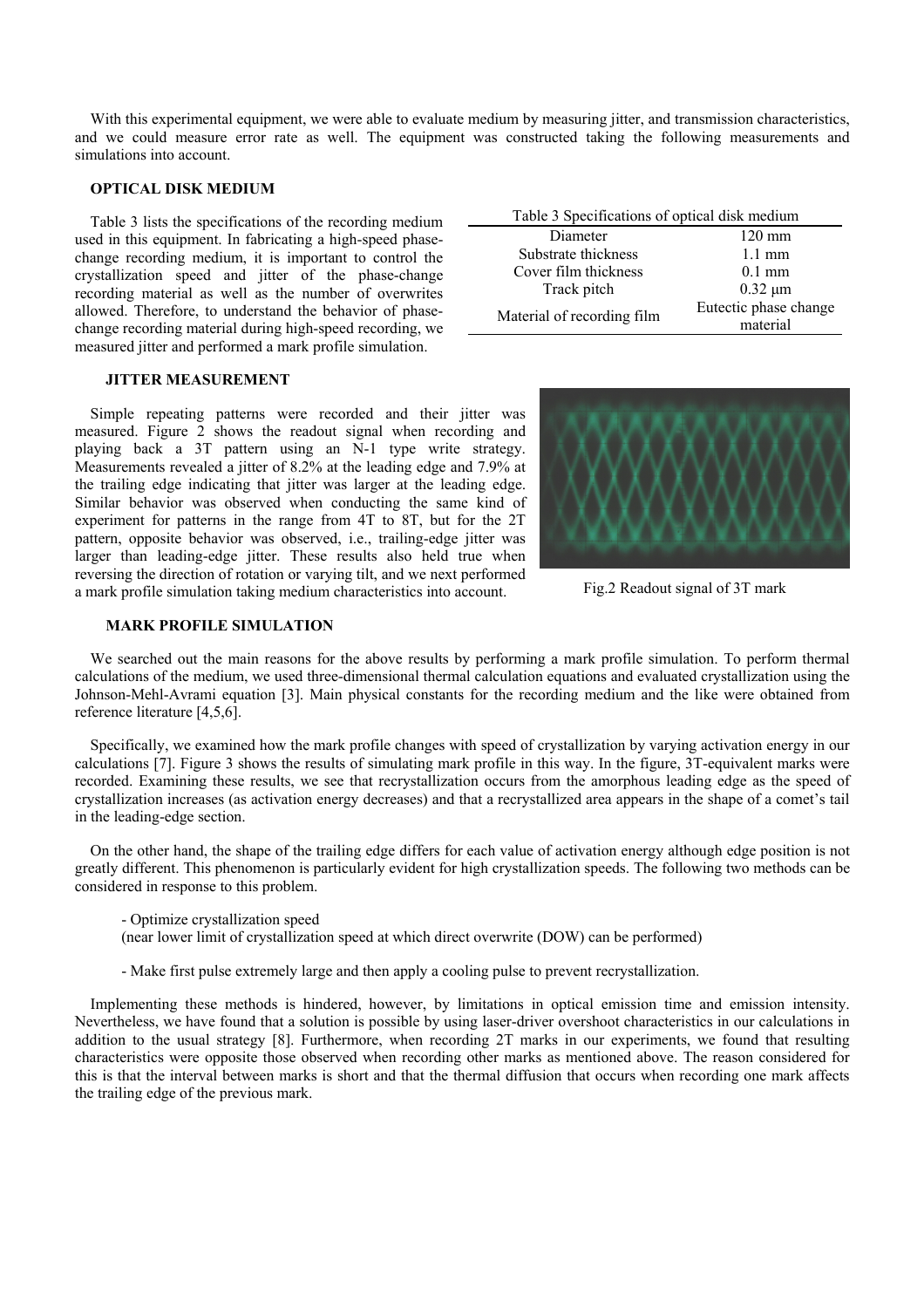



(c) Ea=1.32 eV Fig.3 Simulation of mark profile for different activation energies

### **READ CHANNEL**

Partial Response Maximum Likelihood (PRML) is a useful technique for achieving playback equalization in highcapacity, high-speed optical disks, and we here apply it as a read channel. Given that the PRML technique can detect playback signals even for very small bit intervals, we recorded a 100 Mbps pseudo-random signal and measured the byte error rate (BER) of the playback signal. Figure 4 shows a block diagram of this measurement scheme.





In these measurements, the playback signal was passed through an analog/digital converter and then input to a computer where it was subjected to equalizing, partial response (PR) equalization, and Viterbi decoding to produce a digital decoded signal. This signal was then compared with the original pseudorandom signal to measure BER. Figure 5 shows BER versus various PR channels at this time [9]. We tested PR coefficients that looked promising in terms of good BER. As shown in Fig. 5, error rate is smallest for  $PR(1,1,1)$ .



Fig.5 BER versus various PR channels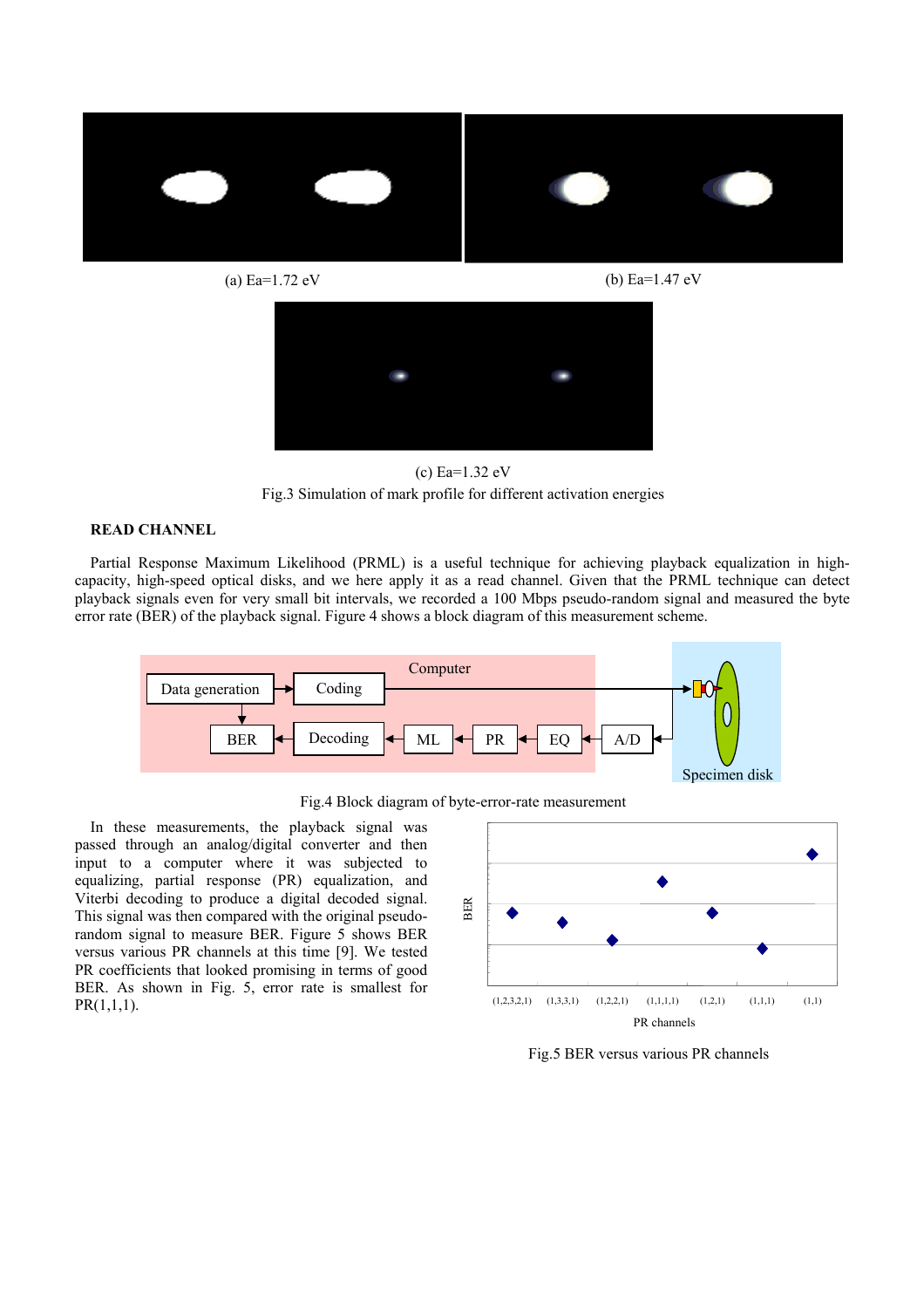#### **WIDEBAND AND LOW-NOISE PRE-AMPLIFIER FOR DETECTOR**

One problem in high-speed recording and playback is band broadening in signal processing. Band broadening can degrade the SNR since that portion of noise that was traditionally eliminated by a low-pass filter (LPF) now makes a large contribution to overall noise. In response to this problem, we developed a wideband and low-noise preamplifier so that SNR becomes a medium limit [10].

Achieving a 100-Mbps data transfer rate by RLL $(1,7)$  coding requires a band of at least 37.5 MHz in the optical detecting system that converts light returned from the optical disk to an electrical signal. The amplifier that we constructed for this equipment features low noise of 1.2 pA/√Hz at 37.5 MHz with a bandwidth of 80 MHz.

#### **HIGH-SPEED SERVO SYSTEM**

To achieve a high-rotation speed, we have proposed a high-speed servo system that combines feedback (FB) control with feed-forward (FF) control. This system has been shown to reduce residual tracking error to a level far below that of the conventional FB control system [11].

We also constructed a prototype high-speed optical beam positioning control apparatus using a high-speed digital processor (DSP). It was confirmed that the residual tracing error could be kept to within the acceptable rage required for 100 Mbps signal recording.

## **MEASUREMENT OF BYTE ERROR RATE**

Under the conditions described above, we measured BER in our experimental 2-head optical disk system having a data transfer rate of 100 Mbps per head. Table 4 and Fig. 6 show experimental parameter and a block diagram of this measurement scheme, respectively.

| Table 4: Experimental parameter |            |  |  |  |
|---------------------------------|------------|--|--|--|
| Linear velocity $(m/s)$         | 12         |  |  |  |
| Channel clock (MHz)             | 150        |  |  |  |
| Modulation code                 | 1,7 RLL    |  |  |  |
| Bit length $(\mu m)$            | 0.12       |  |  |  |
| Write strategy                  | $N-1$ type |  |  |  |

First, to check medium characteristics, we examined the readout eye patterns shown in Fig. 7 when recording a pseudo-random

signal. Jitter value at this time was under 10% for the signals of both heads, and we measured BER in this state and while using PR(1,1,1) as described above. Error rate was found to range from  $10^{-3}$  to  $10^{-4}$  without error-correction processing. This value of error rate is not a problem in practice and confirms the feasibility of a 200 Mbps system.



Fig.6 Block diagram of byte-error-rate measurement in experimental system



Fig.7 Readout eye patterns from each head